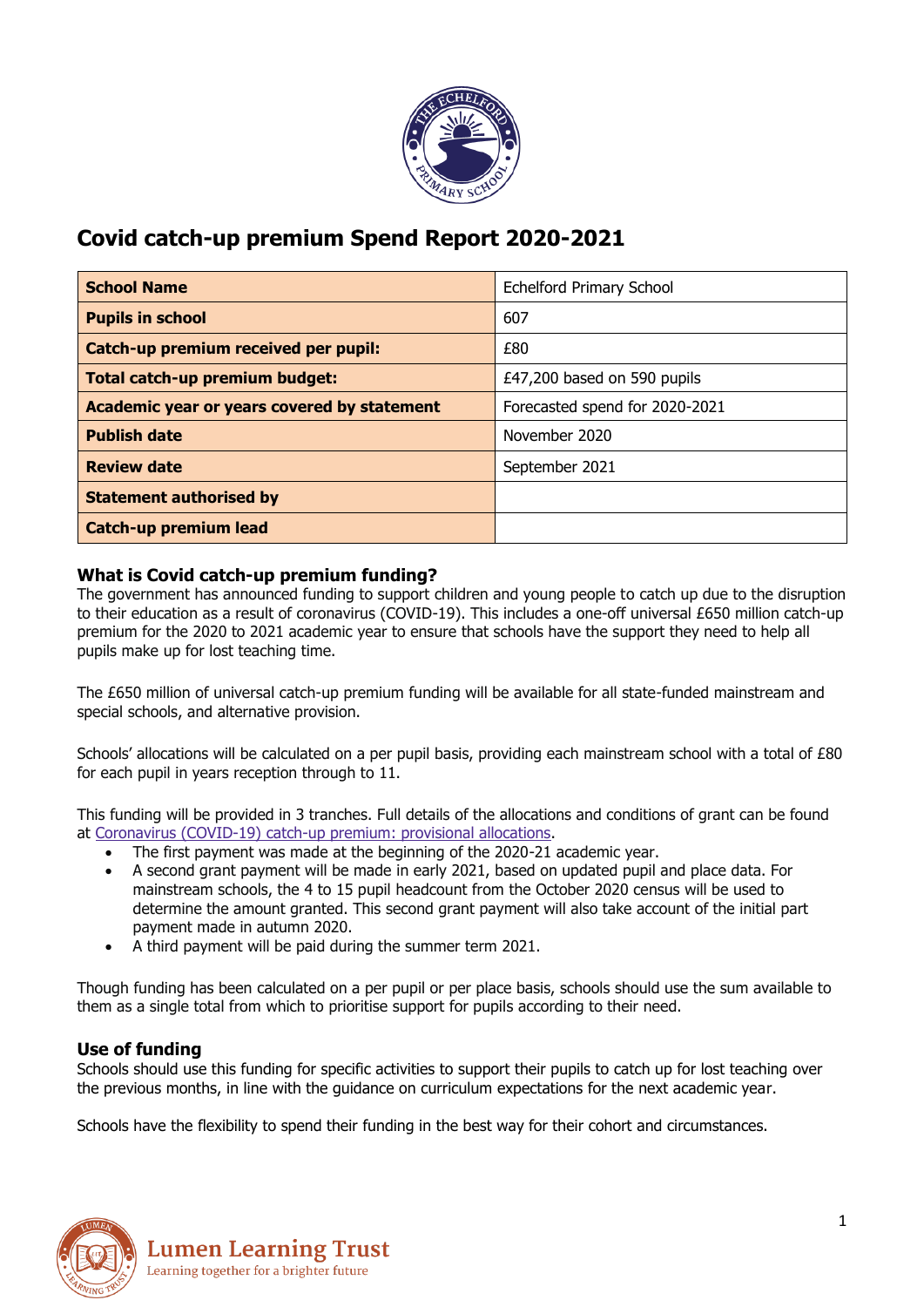# **Our catch-up premium strategy**

Our overall aims of our catch-up premium strategy are:

- To reduce the attainment gap between disadvantaged pupils and their peers
- To raise attainment for all pupils to close the gap created by the COVID-19 school closures
- The mental health needs of pupils are met and supported by the school

#### **Barriers to learning**

We have used the following data sources to help identify barriers to attainment in our school:

- Internal assessment and reporting software
- The [EEF families of schools database](https://educationendowmentfoundation.org.uk/tools/families-of-schools-database/)
- Staff, pupil and parent consultation
- Attendance records
- Recent school Ofsted report
- Guidance from experts

We have identified the following barriers:

### **BARRIERS TO FUTURE ATTAINMENT**

|    | <b>Academic barriers:</b>                                                             |
|----|---------------------------------------------------------------------------------------|
| A  | Gaps in phonic knowledge for Year 1 children due to missed teaching time in Reception |
| B. | Gaps in phonic knowledge for Year 2 children due to missed teaching time in Year 1    |
|    | Gaps in Year 6 maths knowledge- readiness for end of KS2 assessment.                  |
| D  | Staff to develop their strategies to ensure wave 1 teaching is secure                 |

#### **ADDITIONAL BARRIERS**

|    | <b>External barriers:</b>                                                                |
|----|------------------------------------------------------------------------------------------|
| E. | Children with poor attendance since September                                            |
|    | High number of children in Reception who are not school ready                            |
| G  | Children who did not engage with online learning during closure.                         |
| H  | Limited access to resources to support with home learning e.g. range of reading material |
|    | Some children may struggle to settle back into school and class routines.                |

## **Planned expenditure for current academic year 2020-21**

The tables below demonstrates how we plan to use the catch-up premium to improve classroom pedagogy, provide targeted support and support whole-school strategies.

|                | <b>QUALITY OF TEACHING FOR ALL e.g. whole school initiatives</b>                         |                                                                                                                                                                                         |                                                                                                                          |                                                                 |  |
|----------------|------------------------------------------------------------------------------------------|-----------------------------------------------------------------------------------------------------------------------------------------------------------------------------------------|--------------------------------------------------------------------------------------------------------------------------|-----------------------------------------------------------------|--|
| <b>Barrier</b> | <b>Action</b>                                                                            | <b>Intended outcome and</b><br>success criteria                                                                                                                                         | <b>Evidence and rationale</b><br>for this choice                                                                         | How we will measure<br>the impact of the<br>initiative          |  |
| $\overline{A}$ | <b>Phonic lead</b><br>appointed<br><b>Phonics videos</b><br>shared to support<br>parents | Staff in KS1 feel<br>confident in applying<br>a range of engaging<br>phonics activities in<br>their teaching and<br>supporting children<br>and parents with their<br>phonological gaps. | Develop staff<br>knowledge and<br>confidence in<br>teaching to ensure all<br>teaching is good.                           | 85% achieve Y1<br>phonics screening.                            |  |
| B              | Member of SLT<br>supporting Y2 with<br>delivery of class<br>based phonics.               | Staff feel confident in<br>the whole class<br>teaching of phonics.<br>Children make good<br>or rapid progress in<br>phonics.                                                            | Classes cannot mix<br>as they would usually<br>to target children<br>who had not<br>achieved their<br>phonics screening. | 85% of Y2 children<br>pass Y1 phonics<br>screening in Autumn 2. |  |

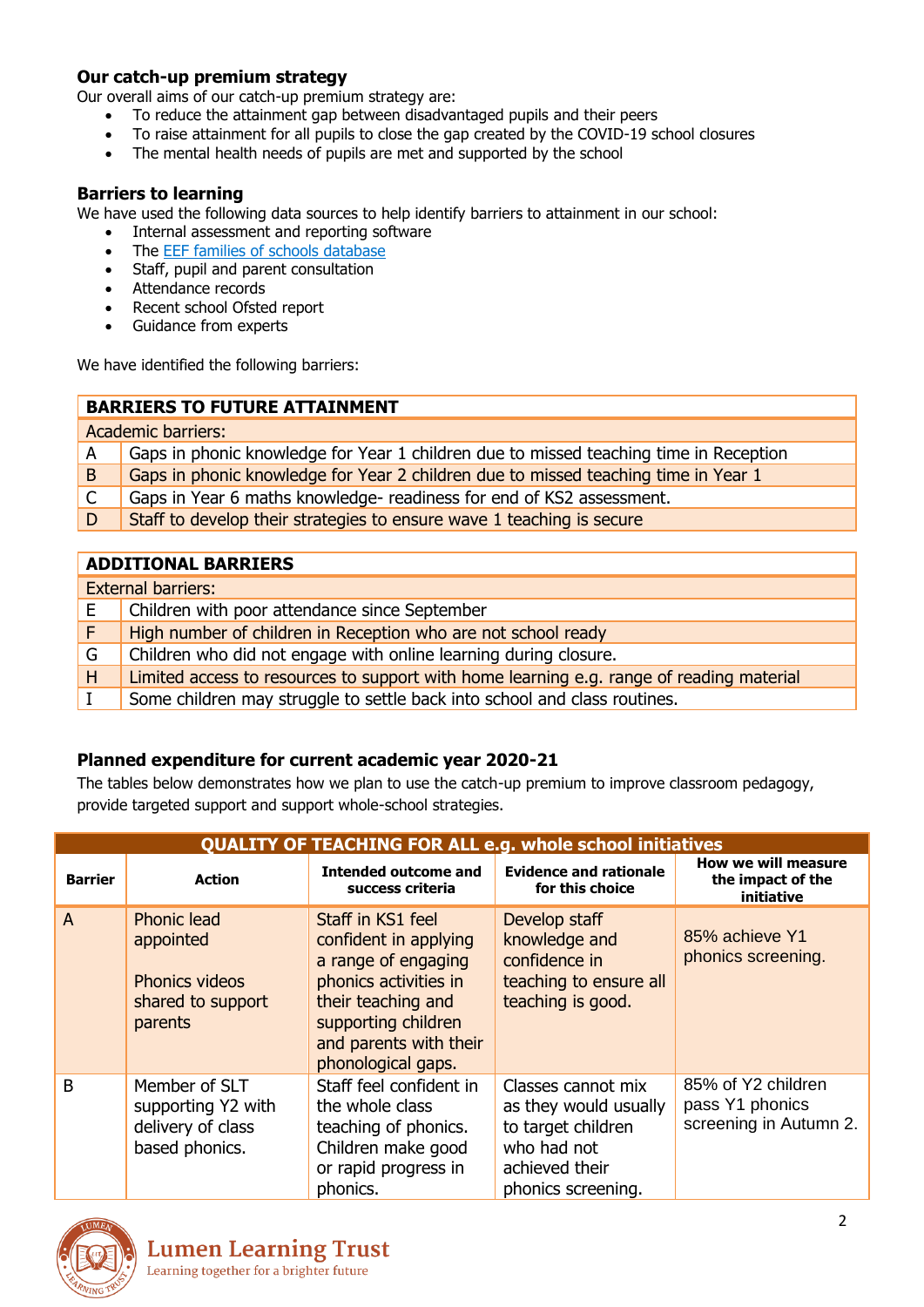|                | <b>QUALITY OF TEACHING FOR ALL e.g. whole school initiatives</b>                                                                                                                                                                                                                                                                     |                                                                                                                                        |                                                                                                                                                                                                                                                                                                              |                                                                                                                         |  |
|----------------|--------------------------------------------------------------------------------------------------------------------------------------------------------------------------------------------------------------------------------------------------------------------------------------------------------------------------------------|----------------------------------------------------------------------------------------------------------------------------------------|--------------------------------------------------------------------------------------------------------------------------------------------------------------------------------------------------------------------------------------------------------------------------------------------------------------|-------------------------------------------------------------------------------------------------------------------------|--|
| <b>Barrier</b> | <b>Action</b>                                                                                                                                                                                                                                                                                                                        | <b>Intended outcome and</b><br>success criteria                                                                                        | <b>Evidence and rationale</b><br>for this choice                                                                                                                                                                                                                                                             | How we will measure<br>the impact of the<br>initiative                                                                  |  |
| $\mathsf{C}$   | Whole school training<br>on maths meetings<br>and how to use these<br>to pre teach and<br>review skills.                                                                                                                                                                                                                             | Children make good<br>progress in maths                                                                                                | Important to ensure<br>children have secure<br>fundamental maths<br>skills in order to<br>make necessary links<br>in their knowledge to<br>progress.                                                                                                                                                         | % achieving ARE in<br>maths at the end of<br>the year in KS1 and<br>KS2 is in line with 2019<br>data.                   |  |
| D              | Additional teacher<br>mentoring and<br>training by SLT<br>training on specific<br>areas:<br>- assessment<br>- online remote<br>learning<br>- planning sequences<br>of lessons<br>- Curriculum                                                                                                                                        | NQTS make rapid<br>progress within their<br>teaching                                                                                   | Seven new members<br>of teaching staff<br>(33%). Important for<br>these staff to quickly<br>understand where<br>the school curriculum<br>was before Lockdown<br>and support any<br>gaps in their own<br>training.                                                                                            | Monitoring shows NQT<br>classes are on track.<br>Gaps in subject<br>knowledge are<br>identified and<br>addressed.       |  |
| E              | <b>Track attendance of</b><br>children and work<br>with pastoral team<br>and Inclusion officer<br>to challenge non-<br>attendance.                                                                                                                                                                                                   | Attendance data is<br>stable and increasing<br>throughout the year.                                                                    | To provide a range of<br>attendance strategies<br>to support families<br>and re-establish<br>school expectations.                                                                                                                                                                                            | For the overall school<br>attendance to increase<br>from September 2020<br>$-91.3\%$ in the first full<br>week of term. |  |
| F              | Additional support for<br>Reception cohort<br>- Toilet training<br>- Speech and<br>Language support                                                                                                                                                                                                                                  | Children will be toilet<br>trained.<br>Speech and Language<br>interventions show<br>positive impact.                                   | Significant number of<br>children began in<br>September but were<br>not school ready.<br>(Required toilet<br>training and had key<br>speech and language<br>difficulties.)                                                                                                                                   | Number of children<br>achieve GLD in line<br>with 2019 data.                                                            |  |
| G              | <b>Class teachers</b><br>released to make<br>individual phonecalls<br>to all parents in<br>Autumn 1.<br>Maths homework set<br>using Google<br>Classroom.<br>New set of<br><b>Chromebooks</b><br>purchased to ensure<br>all KS2 have access<br>to IT technology in<br>school, upskilling<br>them to be confident<br>in managing their | % of children<br>engaging in online<br>home learning in<br>2020-21 bubble<br>closures increasing<br>from school closure in<br>2019-20. | Evidence from parent<br>surveys and<br>phonecalls show that<br>children are most<br>likely to complete<br>home learning when<br>learning is interactive<br>and feedback<br>provided.<br>Children have their<br>own individual<br>chromebook rather<br>than sharing.<br>Reducing the close<br>contact between | Increase in % of<br>children submitting<br>work online.<br>Positive parent<br>responses.                                |  |

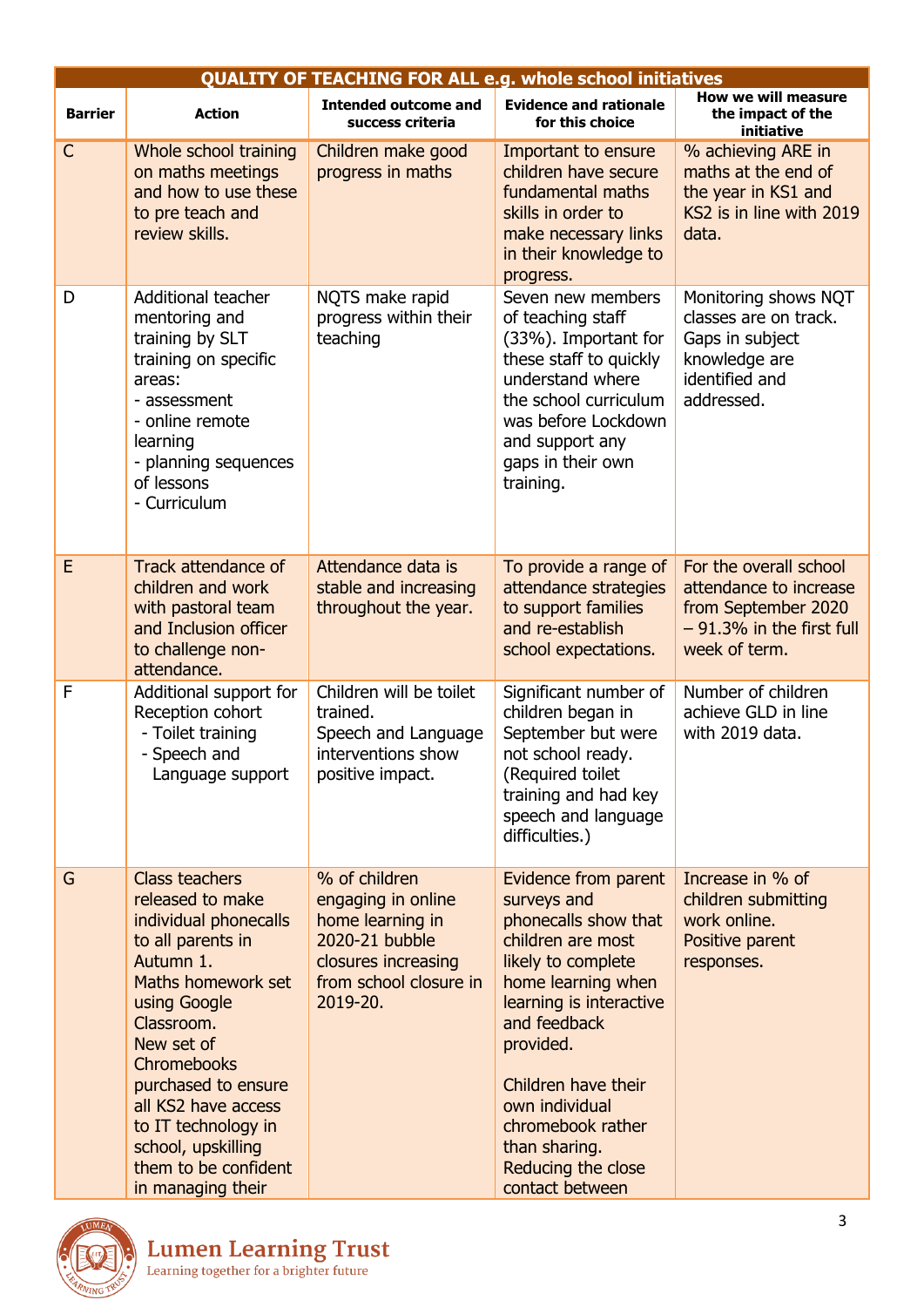|                | <b>QUALITY OF TEACHING FOR ALL e.g. whole school initiatives</b>                                               |                                                                                                                                    |                                                                                                                                                                 |                                                                                                                      |  |
|----------------|----------------------------------------------------------------------------------------------------------------|------------------------------------------------------------------------------------------------------------------------------------|-----------------------------------------------------------------------------------------------------------------------------------------------------------------|----------------------------------------------------------------------------------------------------------------------|--|
| <b>Barrier</b> | <b>Action</b>                                                                                                  | Intended outcome and<br>success criteria                                                                                           | <b>Evidence and rationale</b><br>for this choice                                                                                                                | How we will measure<br>the impact of the<br>initiative                                                               |  |
|                | online learning at<br>home. Increased<br>resources also<br>ensures all staff area<br>able to work<br>remotely. |                                                                                                                                    | them in their<br>classrooms.                                                                                                                                    |                                                                                                                      |  |
| H              | Purchase new<br>reading books.                                                                                 | Reading scheme is<br>broad and provides<br>children with the<br>appropriate level for<br>their reading.                            | More reading books<br>required as children<br>were sent home with<br>books at school<br>closure and some<br>have not returned or<br>are not fit for<br>purpose. | % achieve GLD.<br>% achieve ARE in<br>Reading at KS1.<br>% achieve ARE in<br>Reading at KS2.                         |  |
| I              | Stay on Green<br>training for all staff.                                                                       | A consistent approach<br>to behaviour is in<br>place and used<br>throughout the school<br>to maintain high<br>levels of behaviour. | Seven new members<br>of staff who have not<br>used this system and<br>the need for<br>consistency across<br>the whole school.                                   | Behaviour data using<br>internal tracking<br>systems (CPOMS)<br>shows a /reduction in<br>the number of<br>incidents. |  |
|                | £22,922.88<br>Total budgeted cost:                                                                             |                                                                                                                                    |                                                                                                                                                                 |                                                                                                                      |  |

|                | TARGETED SUPPORT e.g interventions, group tuition, 1:1 support                                                               |                                                                                                                                         |                                                                                                                            |                                                                                                                         |  |
|----------------|------------------------------------------------------------------------------------------------------------------------------|-----------------------------------------------------------------------------------------------------------------------------------------|----------------------------------------------------------------------------------------------------------------------------|-------------------------------------------------------------------------------------------------------------------------|--|
| <b>Barrier</b> | <b>Action</b>                                                                                                                | <b>Intended outcome and</b><br>success criteria                                                                                         | <b>Evidence and rationale</b><br>for this choice                                                                           | How we will measure<br>the impact of the<br>initiative                                                                  |  |
| $\overline{A}$ | Targeted phonics<br>packs sent home                                                                                          | Children make rapid<br>progress from the<br>gaps identified in their<br>phonics assessments.                                            | Blending identified as<br>a key area of<br>challenge for Y1<br>pupils.                                                     | 85% of children pass<br>the phonics screening<br>in Y1.                                                                 |  |
| B              | Daily phonics<br>interventions by<br>several members of<br>the teaching staff<br>who have experience<br>of phonics teaching. | Number of children<br>achieving the ARE<br>screening for Y1<br>increases from<br>September to testing<br>in November.                   | Children identified<br>with gaps in their<br>phase 5 phonics<br>knowledge.                                                 | 85% achieve the Y1<br>phonics screening.<br>% achieve ARE in<br>Reading at the end of<br>KS1 in line with 2019<br>data. |  |
| $\mathsf{C}$   | Maths support<br>provided remotely by<br>an experienced Y6<br>teacher.                                                       | Gaps in knowledge<br>are identified and<br>addressed through<br>1:1 tuition.                                                            | Qualified teacher<br>with experience of Y6<br>identifies subject<br>knowledge gaps and<br>addresses<br>misconceptions.     | % achieve ARE in<br>mathematics at KS2 in<br>line with 2019 data.                                                       |  |
| D              | Chromebooks for 1:1<br>tuition.                                                                                              | Children with gaps in<br>their knowledge have<br>daily interventions<br>and make rapid<br>progress from short<br>targeted 1:1 sessions. | To reduce mixing of<br>bubbles and time<br>wastage. Remote<br>teaching team can<br>offer 1:1 tuition<br>throughout the day | Phonics and maths<br>data remains in line<br>with national/2019<br>school data.                                         |  |

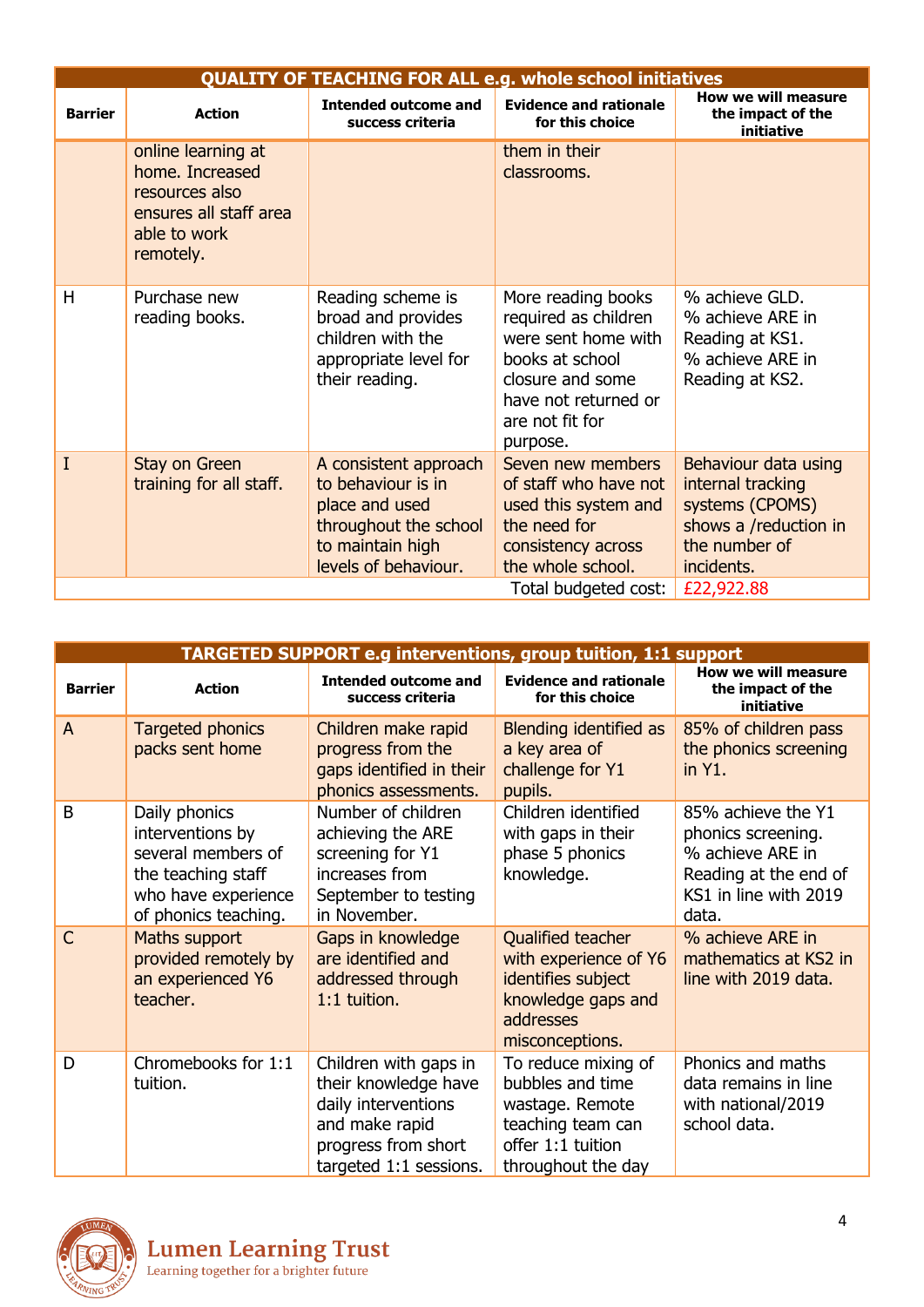|                | <b>TARGETED SUPPORT e.g interventions, group tuition, 1:1 support</b>                                                                                                                                                                                                                                                                                       |                                                                                                                                                                                      |                                                                                                                                                                                                                                                                                                                                                 |                                                                                                                                                                                                                                                                                                                                            |  |
|----------------|-------------------------------------------------------------------------------------------------------------------------------------------------------------------------------------------------------------------------------------------------------------------------------------------------------------------------------------------------------------|--------------------------------------------------------------------------------------------------------------------------------------------------------------------------------------|-------------------------------------------------------------------------------------------------------------------------------------------------------------------------------------------------------------------------------------------------------------------------------------------------------------------------------------------------|--------------------------------------------------------------------------------------------------------------------------------------------------------------------------------------------------------------------------------------------------------------------------------------------------------------------------------------------|--|
| <b>Barrier</b> | <b>Action</b>                                                                                                                                                                                                                                                                                                                                               | <b>Intended outcome and</b><br>success criteria                                                                                                                                      | <b>Evidence and rationale</b><br>for this choice                                                                                                                                                                                                                                                                                                | How we will measure<br>the impact of the<br>initiative                                                                                                                                                                                                                                                                                     |  |
|                |                                                                                                                                                                                                                                                                                                                                                             |                                                                                                                                                                                      | accessed by children<br>on Chromebooks.                                                                                                                                                                                                                                                                                                         |                                                                                                                                                                                                                                                                                                                                            |  |
| E              | <b>Attendance Meetings</b><br>and targeted<br>communication                                                                                                                                                                                                                                                                                                 | Encourage all children<br>to return to school<br>and access their<br>education.                                                                                                      | To identify persistent<br>absenteeism and<br>share a rationale for<br>returning to school.<br>To support families in<br>making significant<br>changes to their<br>home routines.                                                                                                                                                                | Reduction in persistent<br>absence.<br>Increase in overall<br>attendance figures<br>from 91.3% in<br>September 2020.                                                                                                                                                                                                                       |  |
| F              | HSLW support to<br>specific children and<br>families                                                                                                                                                                                                                                                                                                        | Relevant support<br>signposted and<br>referrals made to<br>support families with<br>children's needs.                                                                                | Significant number of<br>children began in<br>September but were<br>not school ready.                                                                                                                                                                                                                                                           | Increase in number of<br>families accessing<br>HSLW support and<br>referrals to outside<br>agencies.                                                                                                                                                                                                                                       |  |
| G              | Year leaders released<br>weekly to ensure<br>work on Rainbow<br>classroom matches<br>the coverage in<br>school so that<br>individual isolation<br>periods have minimal<br>impact on missed<br>work.<br>Member of support<br>staff leading feedback<br>of Rainbow classroom<br>and making regular<br>contact with<br>individual pupils who<br>are isolating. | % of children<br>engaging in online<br>home learning in<br>2020-21 bubble<br>closures improves.<br>Amount of work<br>submitted increases<br>from first school<br>closure in 2019-20. | Evidence from parent<br>surveys and<br>phonecalls show that<br>children are most<br>likely to complete<br>home learning when<br>learning is interactive<br>and feedback<br>provided.                                                                                                                                                            | Increase in % of<br>children submitting<br>work online.<br>Positive parent<br>feedback.                                                                                                                                                                                                                                                    |  |
| I              | Pastoral support -<br>targeted ELSA<br>sessions                                                                                                                                                                                                                                                                                                             | Improved attendance<br>and engagement.<br>Parents report<br>reduction in anxiety at<br>home.                                                                                         | Small group of<br>children identified<br>requiring additional<br>support following<br>school closure. These<br>children had not<br>previously been<br>identified to the<br>pastoral team.<br>Small group of<br>children identified<br>requiring additional<br>support following<br>school closure. These<br>children had not<br>previously been | Feedback from pupils,<br>teachers and the ELSA<br>shows positive<br>engagement. Pastoral<br>Log analyses specific<br>input.<br>Reduction in behaviour<br>incidents.<br>Feedback from pupils,<br>teachers and the ELSA<br>shows positive<br>engagement. Pastoral<br>Log analyses specific<br>input.<br>Reduction in behaviour<br>incidents. |  |